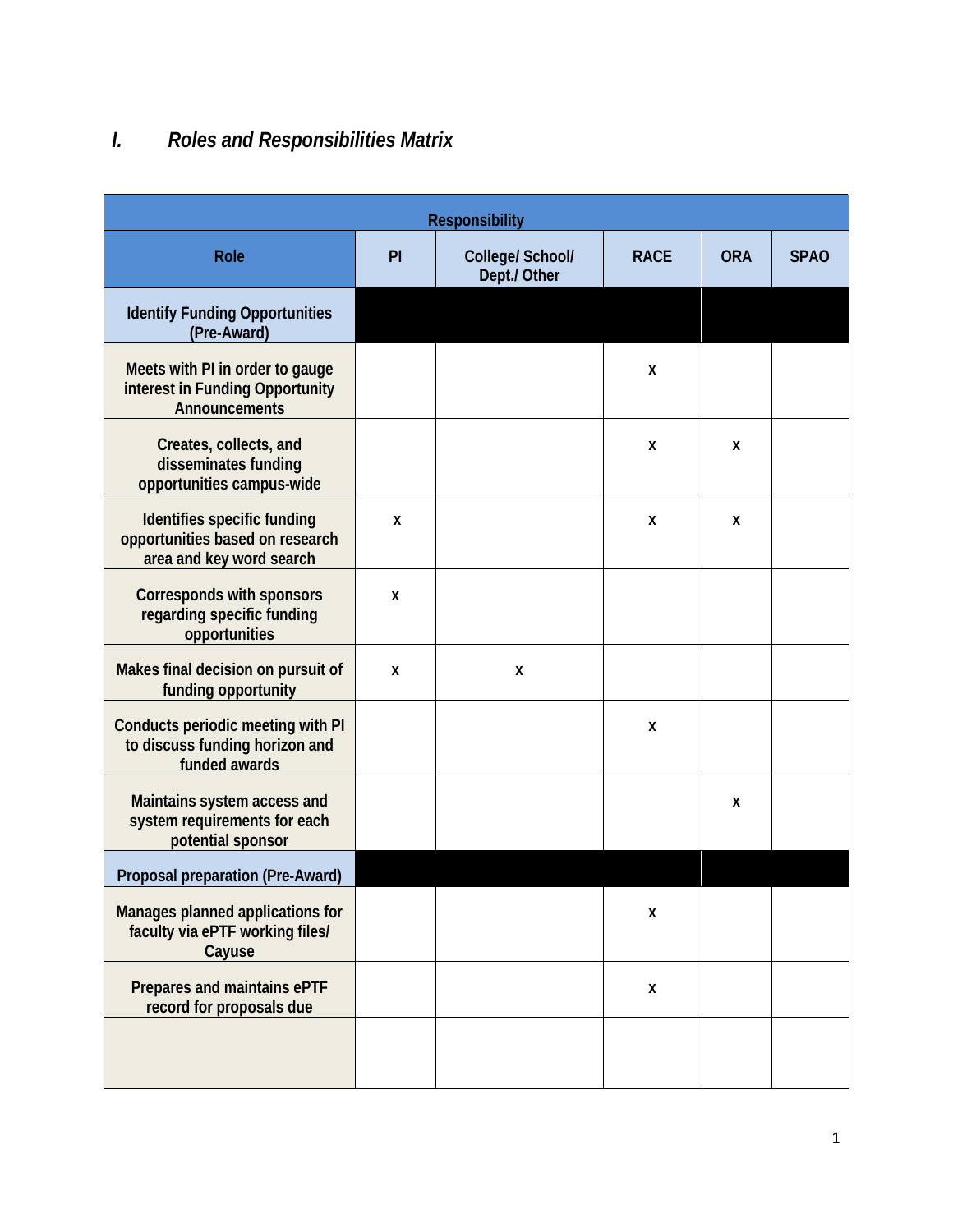| <b>Responsibility</b>                                                                                                                                                                                                                             |    |                                  |             |            |             |  |  |
|---------------------------------------------------------------------------------------------------------------------------------------------------------------------------------------------------------------------------------------------------|----|----------------------------------|-------------|------------|-------------|--|--|
| <b>Role</b>                                                                                                                                                                                                                                       | PI | College/ School/<br>Dept./ Other | <b>RACE</b> | <b>ORA</b> | <b>SPAO</b> |  |  |
| Prepares proposal - compiles<br>administrative components (ie.<br>Project Summary/Abstract, Project<br>Narrative, Facilities and Other<br>Resources, Equipment,<br><b>Biographical Sketches,</b><br><b>Subcontractor documents)</b>               |    |                                  | X           |            |             |  |  |
| <b>Budget Development</b>                                                                                                                                                                                                                         | X  |                                  | X           |            |             |  |  |
| Prepares proposal -<br>technical/scientific, letters of<br>support (including budget<br>justification as it relates to the<br>specific aims of the proposal)                                                                                      | X  |                                  |             |            |             |  |  |
| Approves proposed cost sharing                                                                                                                                                                                                                    |    | X                                |             |            |             |  |  |
| <b>Obtains documentation from</b><br>proposed subcontractors                                                                                                                                                                                      |    |                                  | X           |            |             |  |  |
| <b>Drafts Letter of Intent</b><br>(administrative or financial), if<br>applicable. If a budget is required,<br><b>PI should alert RACE Grants</b><br>Administrator their intent to<br>propose at least 2 weeks in<br>advance of sponsor deadline. |    |                                  | X           |            |             |  |  |
| Drafts Letter of Intent (scientific), if<br>applicable                                                                                                                                                                                            | Χ  |                                  |             |            |             |  |  |
| Maintains copies of Biosketch and<br><b>Current/Pending Support,</b><br>documents in common files for<br>use in future proposals                                                                                                                  | X  |                                  | X           |            |             |  |  |
| Updates biosketches prior to<br>proposal submission (including<br>but not limited to: position title,<br>education/training, personal<br>statement, positions and honors,<br>contributions to science, and<br>research support)                   | X  |                                  |             |            |             |  |  |
| Completes, reviews, and routes<br>proposal for approval                                                                                                                                                                                           |    |                                  | X           |            |             |  |  |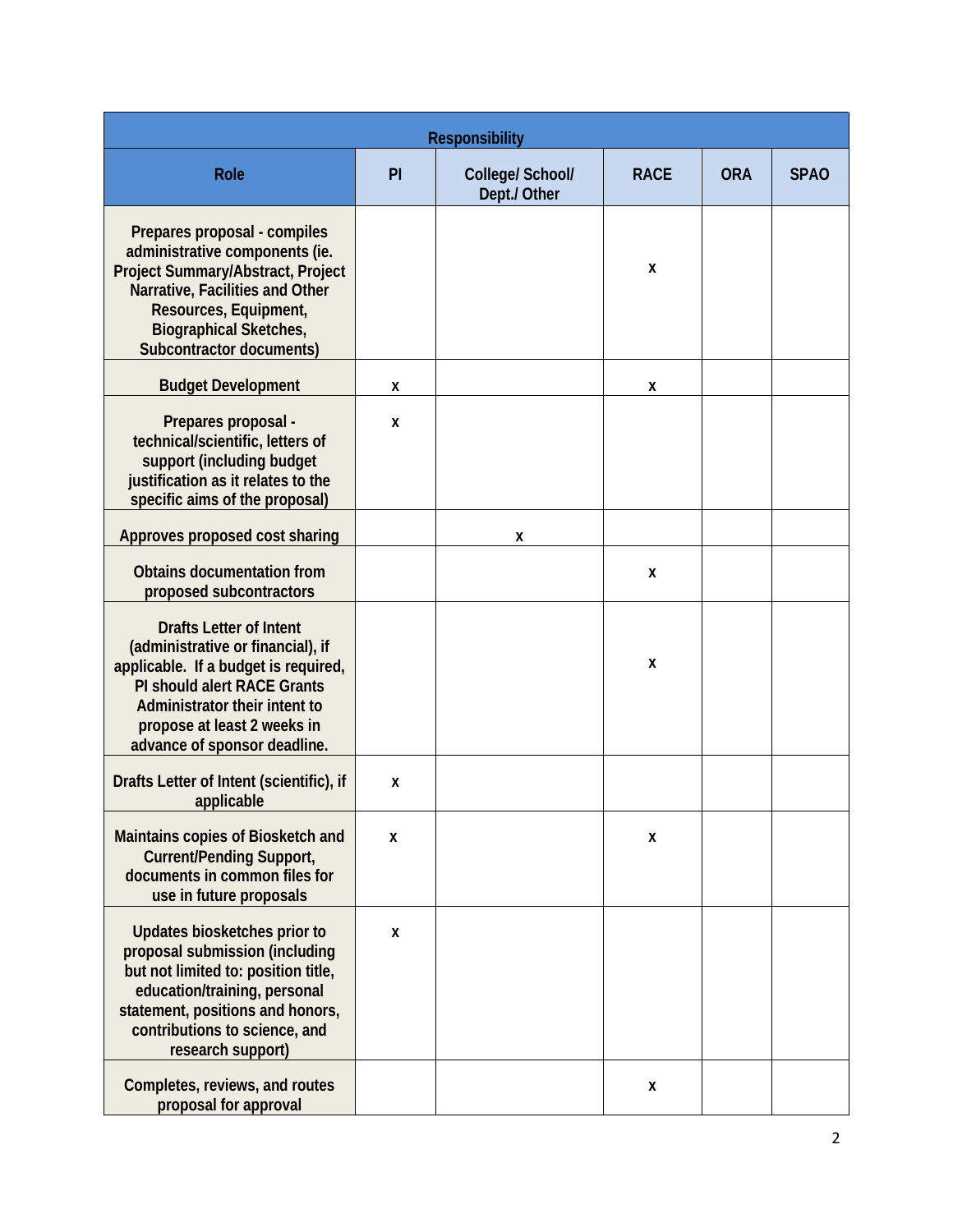| <b>Responsibility</b>                                                                                                                                                                                               |    |                                  |             |            |             |  |  |
|---------------------------------------------------------------------------------------------------------------------------------------------------------------------------------------------------------------------|----|----------------------------------|-------------|------------|-------------|--|--|
| Role                                                                                                                                                                                                                | PI | College/ School/<br>Dept./ Other | <b>RACE</b> | <b>ORA</b> | <b>SPAO</b> |  |  |
| Approves proposal                                                                                                                                                                                                   | X  | X                                |             | X          |             |  |  |
| Submits proposal to sponsor                                                                                                                                                                                         |    |                                  |             | X          |             |  |  |
| <b>Award Reporting (Pre Award)</b>                                                                                                                                                                                  |    |                                  |             |            |             |  |  |
| Prepares all administrative<br>components of Just in Time or<br>other pre-award requests from the<br>sponsor                                                                                                        |    |                                  | X           |            |             |  |  |
| Verifies CITI certifications for<br>human subject training is active                                                                                                                                                |    |                                  | X           |            |             |  |  |
| Prepares protocol, if applicable                                                                                                                                                                                    | X  |                                  |             |            |             |  |  |
| Gathers regulatory approvals for<br>JIT and Progress reports (IRB &<br>IACUC)                                                                                                                                       |    |                                  | X           | X          |             |  |  |
| Prepares all administrative<br>components of Progress Report<br>submissions                                                                                                                                         |    |                                  | X           |            |             |  |  |
| <b>Verifies Carryforward Amount</b>                                                                                                                                                                                 | X  |                                  | X           |            |             |  |  |
| Prepares all scientific components<br>of Just in Time and Progress<br><b>Report submissions (including</b><br>ensuring the proper publications<br>are linked in accordance with NIH<br><b>Public Access Policy)</b> | X  |                                  |             |            |             |  |  |
| Submits material (Just in Time<br>documents/responses) to sponsor                                                                                                                                                   |    |                                  |             | X          |             |  |  |
| <b>Award Acceptance (Pre-Award)</b>                                                                                                                                                                                 |    |                                  |             |            |             |  |  |
| Reviews award document and<br>determines if a revised budget is<br>required                                                                                                                                         |    |                                  | X           |            |             |  |  |
| Reviews award terms and<br>conditions and grant purchasing<br>guidelines with the PI                                                                                                                                |    |                                  | X           |            |             |  |  |
|                                                                                                                                                                                                                     |    |                                  |             |            |             |  |  |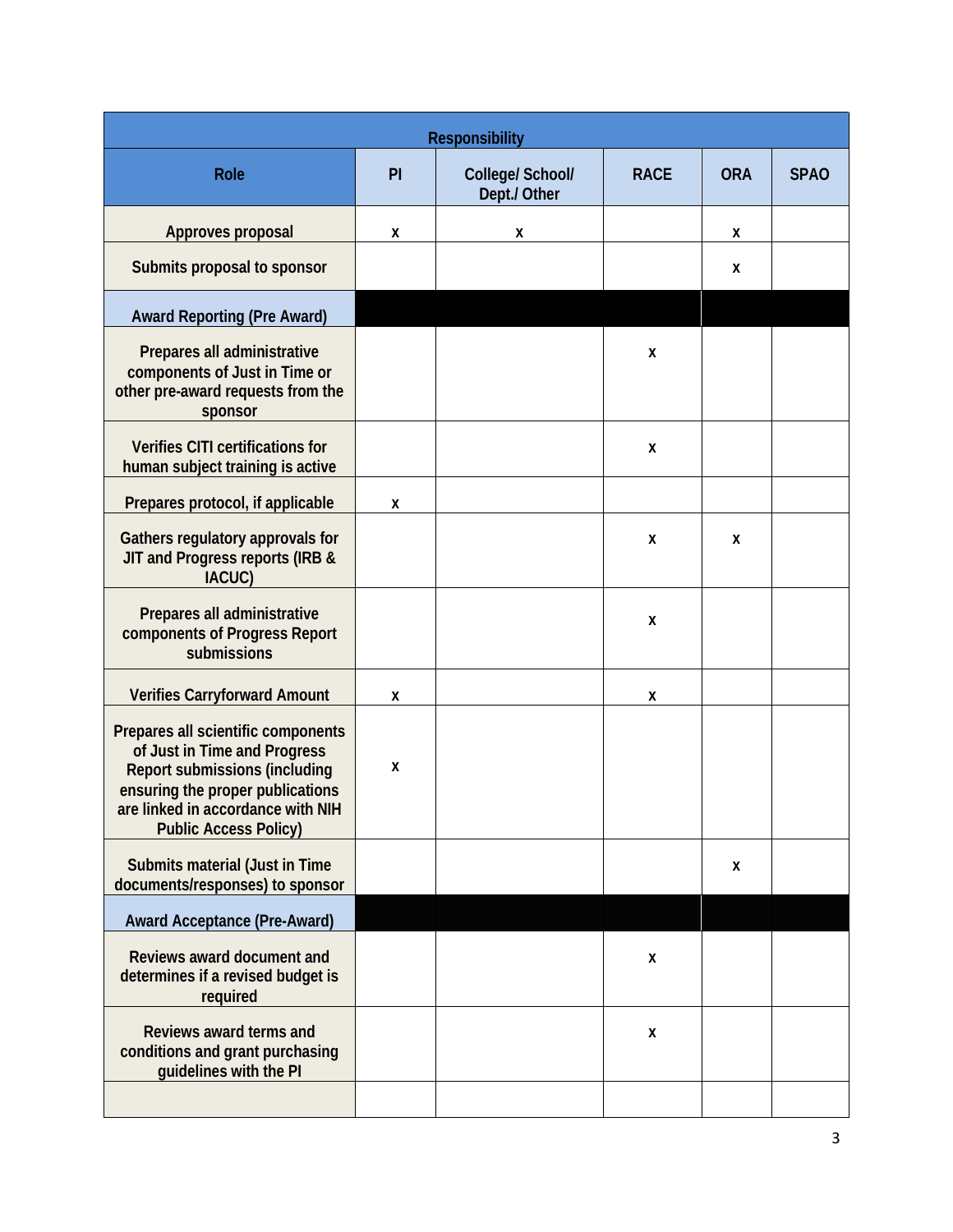| <b>Responsibility</b>                                                               |    |                                  |             |            |             |  |  |
|-------------------------------------------------------------------------------------|----|----------------------------------|-------------|------------|-------------|--|--|
| Role                                                                                | PI | College/ School/<br>Dept./ Other | <b>RACE</b> | <b>ORA</b> | <b>SPAO</b> |  |  |
| Gathers regulatory approvals for<br>JIT and Progress reports (IRB &<br>IACUC)       |    |                                  | X           |            |             |  |  |
| Prepares protocol, if applicable                                                    | Χ  |                                  |             |            |             |  |  |
| Prepares awarded budget (if<br>different from proposed budget)                      |    |                                  | X           |            |             |  |  |
| Approves awarded budget (if<br>different from proposed budget)                      | X  | X                                |             |            |             |  |  |
| Reviews and confirms effort/salary<br>cap/cost sharing and subcontract<br>execution |    |                                  | X           |            |             |  |  |
| Prepares coverage analysis                                                          |    |                                  |             | X          |             |  |  |
| Reviews and approves coverage<br>analysis                                           | X  |                                  |             |            |             |  |  |
| Accepts grant award on behalf of<br><b>TJU</b>                                      |    |                                  |             | X          |             |  |  |
| Negotiates contract or award with<br>sponsor on behalf of TJU                       |    |                                  |             | X          |             |  |  |
| Participates in negotiations as<br>advisor                                          | X  |                                  | X           |            |             |  |  |
| Prepares and approves NIH and<br>other federal non-grant/contract<br>arrangements   |    |                                  |             | X          |             |  |  |
| <b>Requests and monitors Advance</b><br><b>Accounts</b>                             |    |                                  | X           |            |             |  |  |
| <b>Approves request for Advance</b><br><b>Account</b>                               |    | X                                |             | X          |             |  |  |
| Sets up award (or Advance)<br>account in GL                                         |    |                                  |             |            | X           |  |  |
| Sets up award for transactional<br>processes and systems<br>(PeopleSoft/focus)      |    |                                  |             |            | X           |  |  |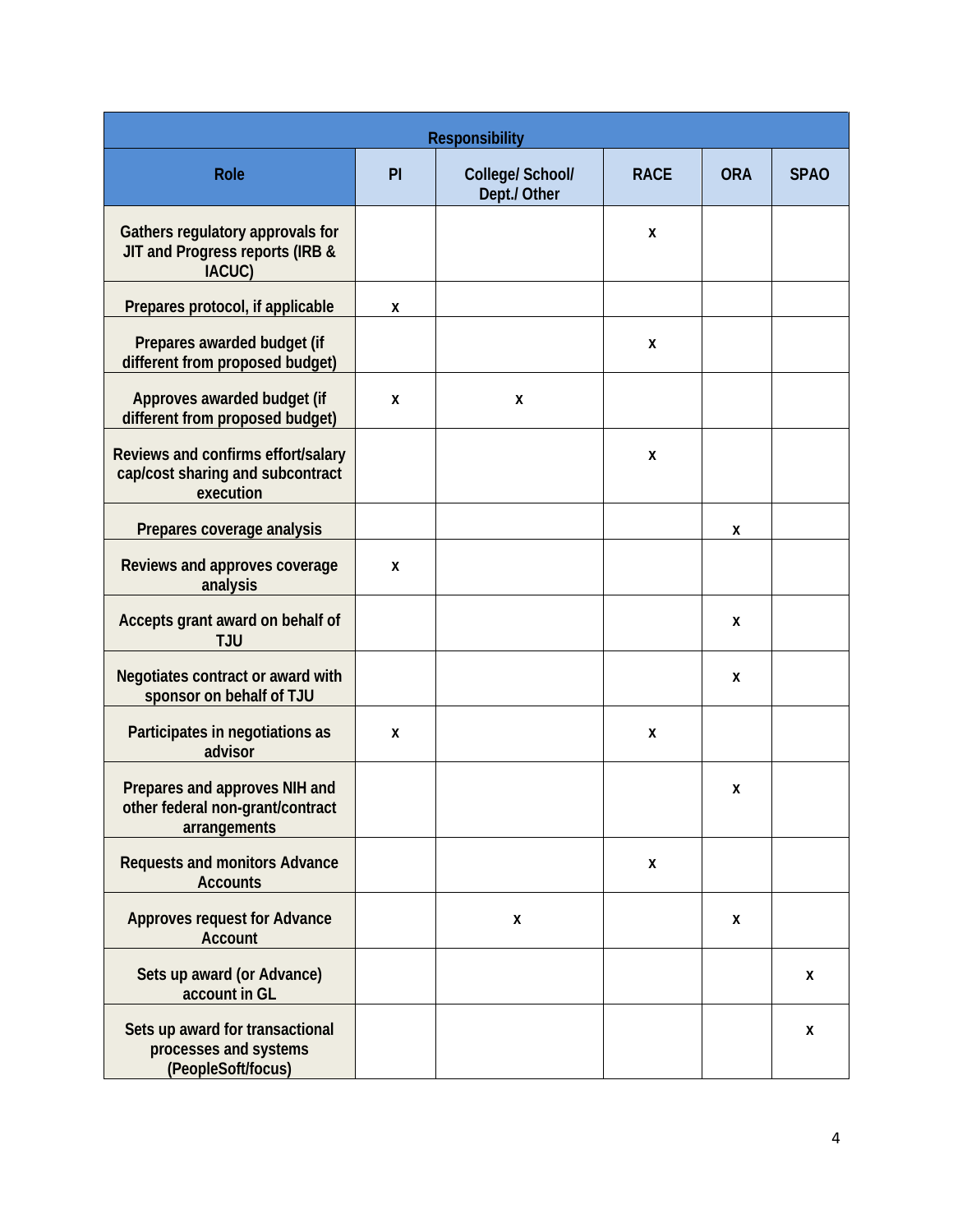| <b>Responsibility</b>                                                                                              |    |                                  |             |            |             |
|--------------------------------------------------------------------------------------------------------------------|----|----------------------------------|-------------|------------|-------------|
| Role                                                                                                               | PI | College/ School/<br>Dept./ Other | <b>RACE</b> | <b>ORA</b> | <b>SPAO</b> |
| <b>Completes Conflict of Interest</b><br>Disclosures prior to expending<br>funds on awarded grants                 | X  |                                  |             |            |             |
| Reviews to ensure COI is complete                                                                                  |    |                                  | X           | X          |             |
| <b>Award Modifications</b>                                                                                         |    |                                  |             |            |             |
| Identifies need for award<br>modification                                                                          | X  |                                  | X           |            |             |
| <b>Completes internally required</b><br>forms (i.e. UPAS, ePTF)                                                    |    |                                  | X           |            |             |
| Initiates request for No Cost<br>Extension (NCE) or other award<br>amendment                                       |    |                                  | X           |            |             |
| Approves UPAS (for advance<br>accounts, pre-award costs and<br>cost sharing)                                       |    | X                                |             |            |             |
| Drafts letter of request to the<br>sponsor                                                                         |    |                                  | X           |            |             |
| Reviews required forms and<br>submits request to sponsor                                                           |    |                                  |             | X          |             |
| Monthly Award Management (Post-<br>Award)                                                                          |    |                                  |             |            |             |
| Monitors spend pattern compared<br>to budget                                                                       |    |                                  | χ           |            |             |
| Documents data into RACE<br>internal spreadsheet in order to<br>make accurate projections for<br>each grant and PI |    |                                  | X           |            |             |
| Issues monthly grant management<br>reports to RACE administrators<br>and departmental administrators               |    |                                  |             |            | X           |
| Reviews all red flag charges to<br>award (such as federal express,<br>office supplies, postage etc.)               |    |                                  | X           |            |             |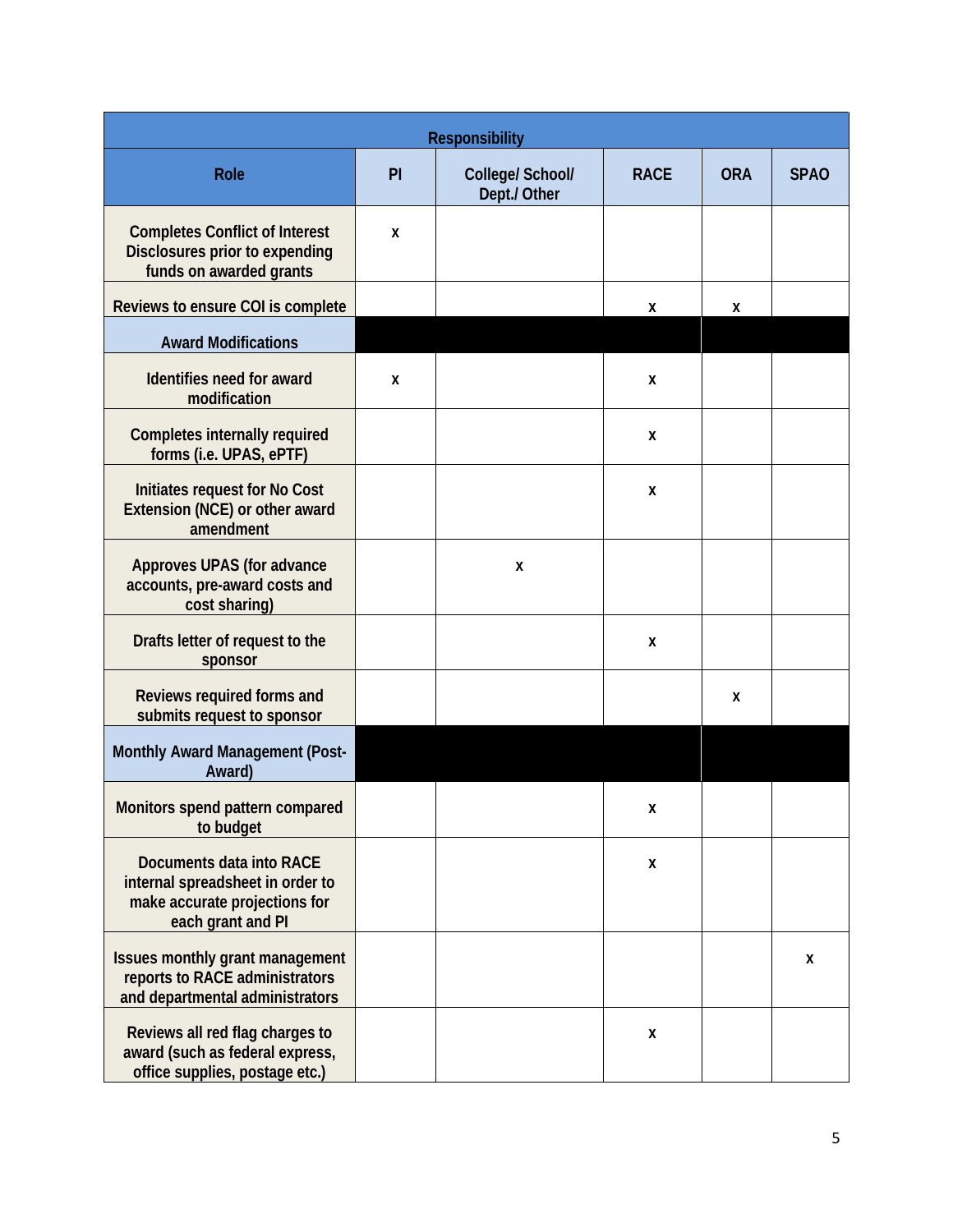| <b>Responsibility</b>                                                                                                                                     |    |                                  |             |            |             |  |
|-----------------------------------------------------------------------------------------------------------------------------------------------------------|----|----------------------------------|-------------|------------|-------------|--|
| <b>Role</b>                                                                                                                                               | PI | College/ School/<br>Dept./ Other | <b>RACE</b> | <b>ORA</b> | <b>SPAO</b> |  |
| Obtains periodic confirmation of<br>salary distributions from PI - key<br>personnel and research staff                                                    |    |                                  | X           |            |             |  |
| <b>Completes monthly reconciliation</b><br>of grant accounts                                                                                              |    |                                  | X           |            |             |  |
| Resolves cost overruns on<br>sponsored accounts via Cost<br><b>Transfer</b>                                                                               |    |                                  | X           |            |             |  |
| Reviews status of grant accounts<br>with PIs on a quarterly basis                                                                                         |    |                                  | X           |            |             |  |
| Prepares projections                                                                                                                                      |    |                                  | X           |            |             |  |
| <b>Analyzes Reserve</b>                                                                                                                                   |    |                                  |             | X          |             |  |
| Documents cost allocation<br>methodologies                                                                                                                |    |                                  | X           | X          |             |  |
| <b>Annual Award Management (Post-</b><br>Award)                                                                                                           |    |                                  |             |            |             |  |
| Provides award and projection<br>data for Hyperion for departmental<br>budgeting                                                                          |    |                                  | X           |            |             |  |
| Enters data for annual budgeting<br>process into Hyperion                                                                                                 |    | X                                |             |            |             |  |
| Initiates request for re-budgeting                                                                                                                        |    |                                  | Χ           |            |             |  |
| Approves re-budgeting request                                                                                                                             |    |                                  |             | X          |             |  |
| <b>Salary Distribution</b>                                                                                                                                |    |                                  |             |            |             |  |
| Initiates personnel changes (grant<br>begin/end, prospective distribution<br>changes)                                                                     |    |                                  | X           |            |             |  |
| Reviews and manages personnel<br>changes (personnel<br>hiring/terminations, unscheduled<br>status/rate changes *no retroactive<br>increases, for example) |    | X                                |             |            |             |  |
|                                                                                                                                                           |    |                                  |             |            |             |  |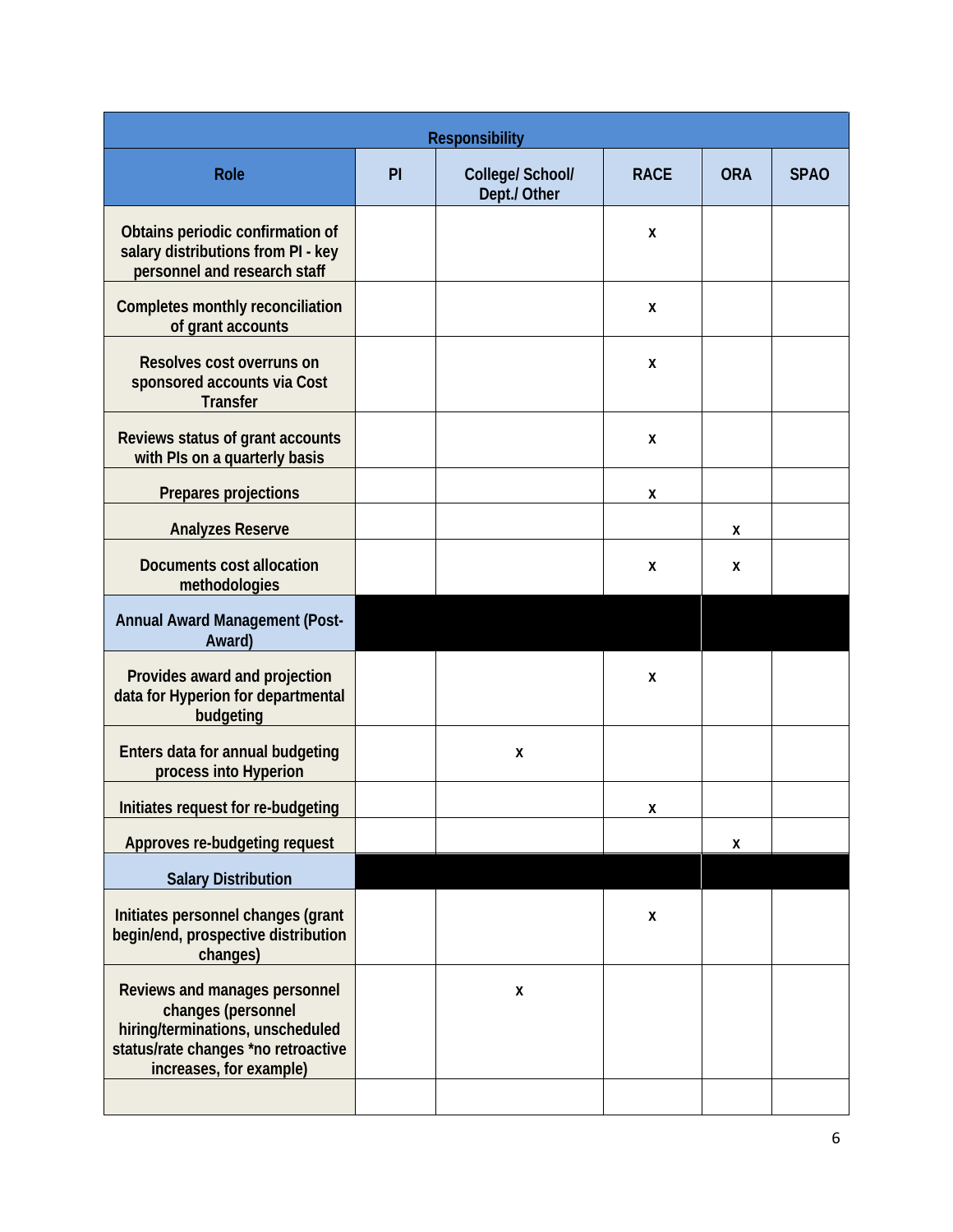| <b>Responsibility</b>                                                                              |                  |                                  |             |            |             |  |  |
|----------------------------------------------------------------------------------------------------|------------------|----------------------------------|-------------|------------|-------------|--|--|
| Role                                                                                               | PI               | College/ School/<br>Dept./ Other | <b>RACE</b> | <b>ORA</b> | <b>SPAO</b> |  |  |
| <b>Completes Online Salary</b><br>Distribution Form (OSD) for 08x<br>accounts                      |                  |                                  | X           |            |             |  |  |
| Obtains approval for salary<br>distribution                                                        |                  |                                  | X           |            |             |  |  |
| Approves salary distribution                                                                       | X                | X                                |             | X          |             |  |  |
| Initiates PAR/ PAF/ SFRAR Human<br><b>Resources Forms</b>                                          |                  | X                                |             |            |             |  |  |
| <b>Approves PAR/ PAF/ SFRAR</b><br><b>Human Resources Forms on</b><br>sponsored accounts           | X                | X                                | X           | X          |             |  |  |
| Posts personnel charges to GL                                                                      |                  |                                  |             |            | X           |  |  |
| Posts fringe benefit adjustments to<br>GL                                                          |                  |                                  |             |            | X           |  |  |
| <b>Effort Reporting</b>                                                                            |                  |                                  |             |            |             |  |  |
| Triggers effort reports for review                                                                 |                  |                                  |             | X          |             |  |  |
| Reviews effort reports for<br>accuracy                                                             |                  |                                  | X           |            |             |  |  |
| Notifies certifiers once reports<br>have been reviewed                                             |                  |                                  | X           |            |             |  |  |
| Certifies effort reports                                                                           | X<br>(Certifier) |                                  |             |            |             |  |  |
| Tracks key personnel effort<br>changes and identifies need to<br>disclose to sponsor, if necessary |                  |                                  | X           |            |             |  |  |
| Prepare key personnel effort<br>change communication                                               |                  |                                  | X           |            |             |  |  |
| Discloses key personnel effort<br>changes to sponsor                                               |                  |                                  |             | X          |             |  |  |
| <b>Cost Transfers</b>                                                                              |                  |                                  |             |            |             |  |  |
|                                                                                                    |                  |                                  |             |            |             |  |  |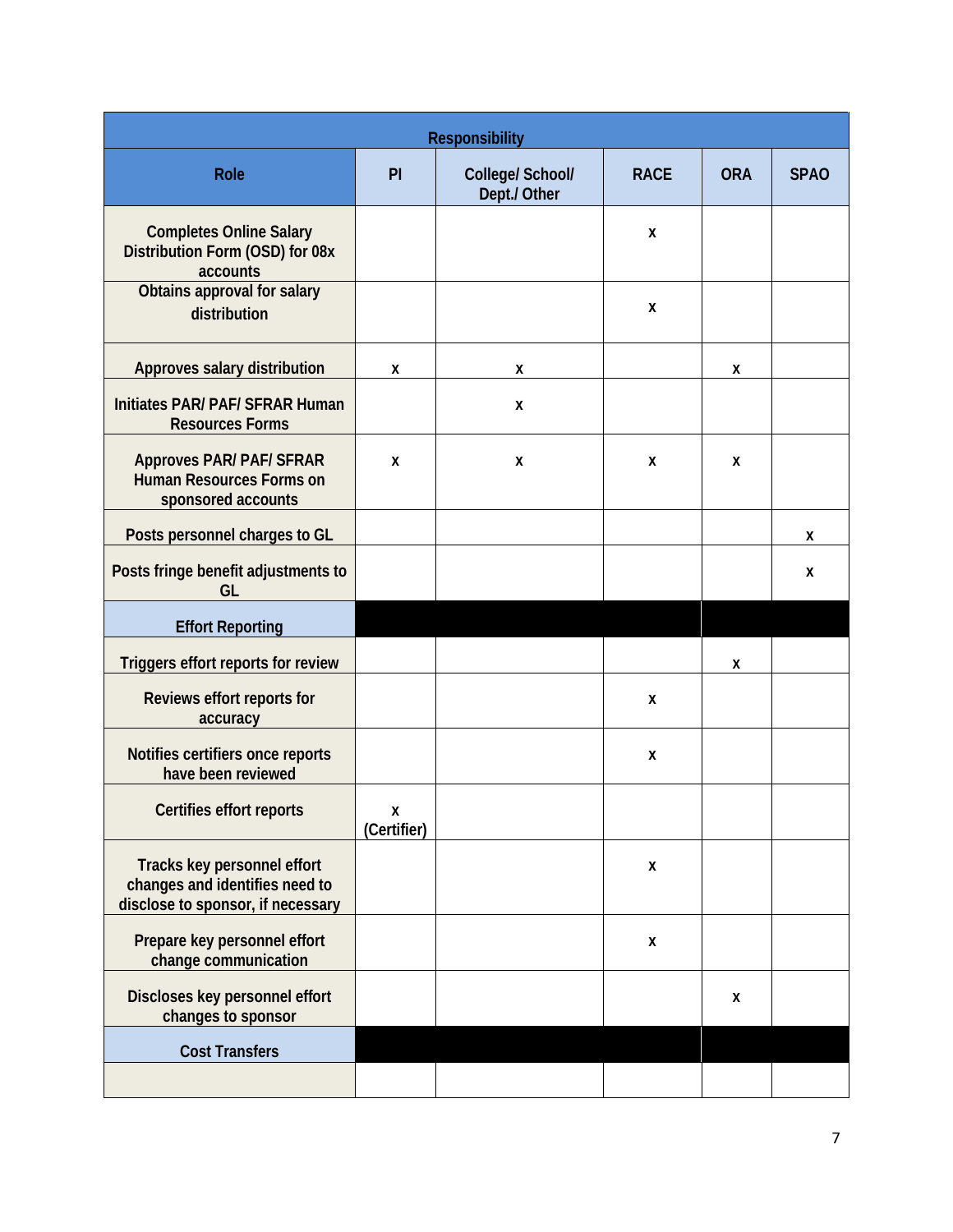| <b>Responsibility</b>                                                                                   |    |                                  |             |            |             |  |  |
|---------------------------------------------------------------------------------------------------------|----|----------------------------------|-------------|------------|-------------|--|--|
| <b>Role</b>                                                                                             | PI | College/ School/<br>Dept./ Other | <b>RACE</b> | <b>ORA</b> | <b>SPAO</b> |  |  |
| Prepares cost transfers and<br>completes > 90 justification if<br>necessary                             |    |                                  | X           |            |             |  |  |
| Approves cost transfers that<br>involve transfers from research<br>accounts to departmental<br>accounts | X  | X                                |             | X          |             |  |  |
| Approves cost transfers that<br>involve transfers between research<br>accounts                          | X  |                                  |             | X          |             |  |  |
| Processes approved cost transfers                                                                       |    |                                  |             |            | X           |  |  |
| Review of animal charges                                                                                |    |                                  | X           |            |             |  |  |
| Approves animal charges                                                                                 | X  |                                  |             |            |             |  |  |
| Monthly/ Quarterly IDC Report:<br>Sends Data to Department for F&A<br><b>Split</b>                      |    |                                  | X           |            |             |  |  |
| Monthly/ Quarterly IDC Report:<br>Performs IDC Split                                                    |    | X                                |             |            |             |  |  |
| Purchasing                                                                                              |    |                                  |             |            |             |  |  |
| <b>Allocates grant</b><br>salaries/expenses/purchases                                                   |    |                                  | X           |            |             |  |  |
| <b>Approves</b><br>salary/expenses/purchases                                                            |    |                                  |             | Χ          |             |  |  |
| Ensures purchases appropriate to<br>award period                                                        |    |                                  | X           |            |             |  |  |
| Equipment purchasing, tracking,<br>and safeguarding                                                     | X  | X                                | X           |            |             |  |  |
| Approves equipment purchases                                                                            |    |                                  |             | X          |             |  |  |
| Posts PO encumbrance entries to<br>GL                                                                   |    |                                  |             |            | X           |  |  |
| <b>Approves requisitions</b>                                                                            |    |                                  | Χ           | Χ          |             |  |  |
|                                                                                                         |    |                                  |             |            |             |  |  |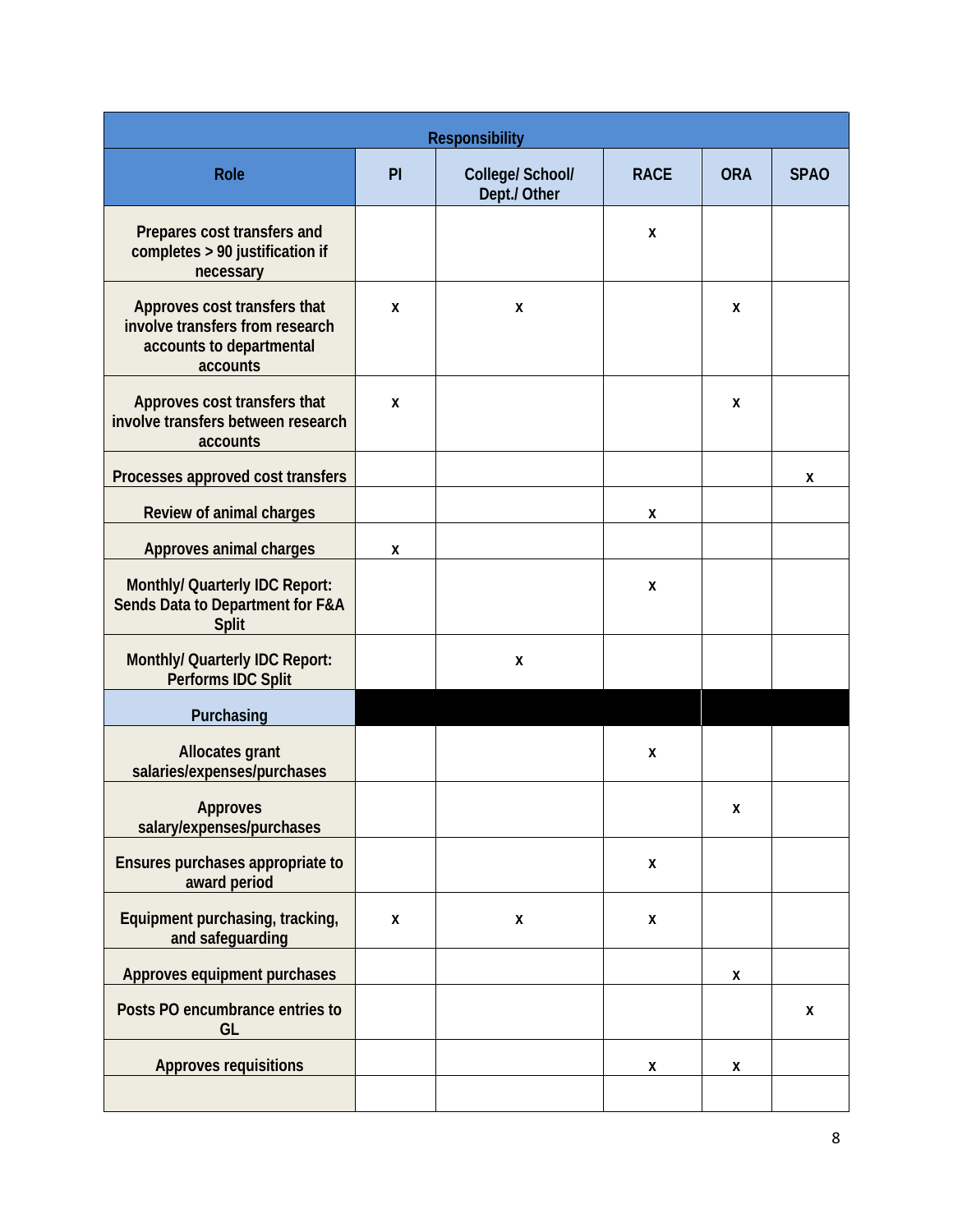| <b>Responsibility</b>                                                                                             |    |                                  |             |            |             |  |  |
|-------------------------------------------------------------------------------------------------------------------|----|----------------------------------|-------------|------------|-------------|--|--|
| <b>Role</b>                                                                                                       | PI | College/ School/<br>Dept./ Other | <b>RACE</b> | <b>ORA</b> | <b>SPAO</b> |  |  |
| <b>Documents and prepares</b><br><b>Professional Service Agreements</b>                                           |    |                                  | X           |            |             |  |  |
| <b>Executes Professional Service</b><br><b>Agreements</b>                                                         |    |                                  |             | X          |             |  |  |
| Provides supporting<br>documentation for p-card charges                                                           | X  |                                  |             |            |             |  |  |
| Approves and retains support for<br>P-card charges                                                                |    | X                                | X           |            |             |  |  |
| Prepares employee reimbursement<br>report                                                                         |    | X                                |             |            |             |  |  |
| Approve employee reimbursement<br>report on sponsored accounts                                                    |    |                                  | X           | X          |             |  |  |
| <b>Prepares Travel Reimbursement</b><br>forms                                                                     | X  | X                                |             |            |             |  |  |
| <b>Approves Travel Reimbursement</b><br>on sponsored accounts                                                     |    |                                  | Χ           | X          |             |  |  |
| Subrecipient monitoring                                                                                           |    |                                  |             |            |             |  |  |
| Reviews invoices received prior to<br>processing payment                                                          |    |                                  |             | X          |             |  |  |
| Reviews and follows-up on<br>invoices with special terms and<br>conditions                                        |    |                                  |             | X          |             |  |  |
| Submits invoices for payment                                                                                      |    |                                  |             | X          |             |  |  |
| Addresses subrecipient questions<br>regarding payment of invoices                                                 |    |                                  |             | X          | X           |  |  |
| Approves Invoices for payment                                                                                     | X  |                                  |             |            |             |  |  |
| Addresses performance issues<br>with subrecipient and reports to<br><b>RACE and central office</b><br>immediately | X  |                                  |             |            |             |  |  |
| Closeout                                                                                                          |    |                                  |             |            |             |  |  |
| <b>Prepares Final Invention statement</b>                                                                         | X  |                                  |             |            |             |  |  |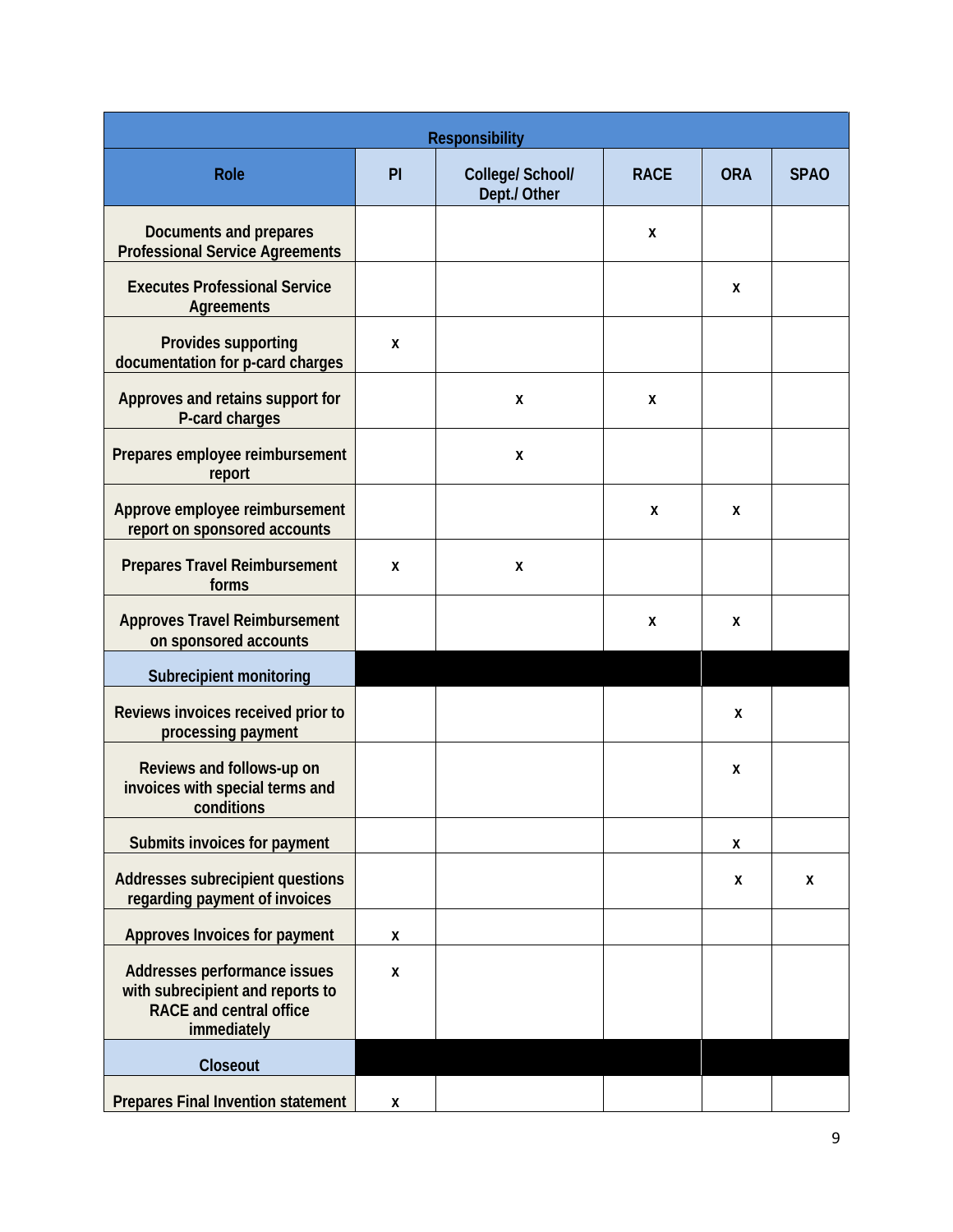| <b>Responsibility</b>                                                             |    |                                  |             |            |             |  |
|-----------------------------------------------------------------------------------|----|----------------------------------|-------------|------------|-------------|--|
| <b>Role</b>                                                                       | PI | College/ School/<br>Dept./ Other | <b>RACE</b> | <b>ORA</b> | <b>SPAO</b> |  |
| <b>Submits Final Invention statement</b>                                          |    |                                  |             | X          |             |  |
| <b>Prepares final</b><br>reconciliation/financial<br>report/invoice               |    |                                  |             |            | X           |  |
| Notifies appropriate personnel and<br>PI that grant is ending                     |    |                                  | X           |            |             |  |
| Completes final reconciliation and<br>closeout grant account                      |    |                                  | X           |            |             |  |
| Processes OSDs required for<br>ending grants                                      |    |                                  | X           |            |             |  |
| <b>Approves final financial</b><br>report/invoice                                 | X  |                                  | X           |            |             |  |
| Submits financial report/invoice                                                  |    |                                  |             |            | X           |  |
| Prepares final scientific and<br>technical reports                                | X  |                                  |             |            |             |  |
| Reviews to ensure all technical<br>reports have been delivered                    |    |                                  |             | X          |             |  |
| <b>Prepares Relinquishing Statement</b>                                           |    |                                  | X           |            |             |  |
| <b>Approves Relinquishing Statement</b>                                           |    |                                  |             | X          |             |  |
| Reconciles cost sharing with<br>residual balances                                 |    |                                  |             | X          |             |  |
| Inactivates award on GL so no<br>longer available for transactions                |    |                                  |             |            | X           |  |
| Terminates employees if<br>applicable, once award ends and<br>processes paperwork |    | X                                |             |            |             |  |
| Returns residual balance to<br>sponsor, if required                               |    |                                  |             |            | X           |  |
| <b>Compliance &amp; Interim Financial</b><br><b>Reporting</b>                     |    |                                  |             |            |             |  |
| <b>Ensures PMS updates are correct</b><br>per prior institution FFR and NOA       |    |                                  |             |            | X           |  |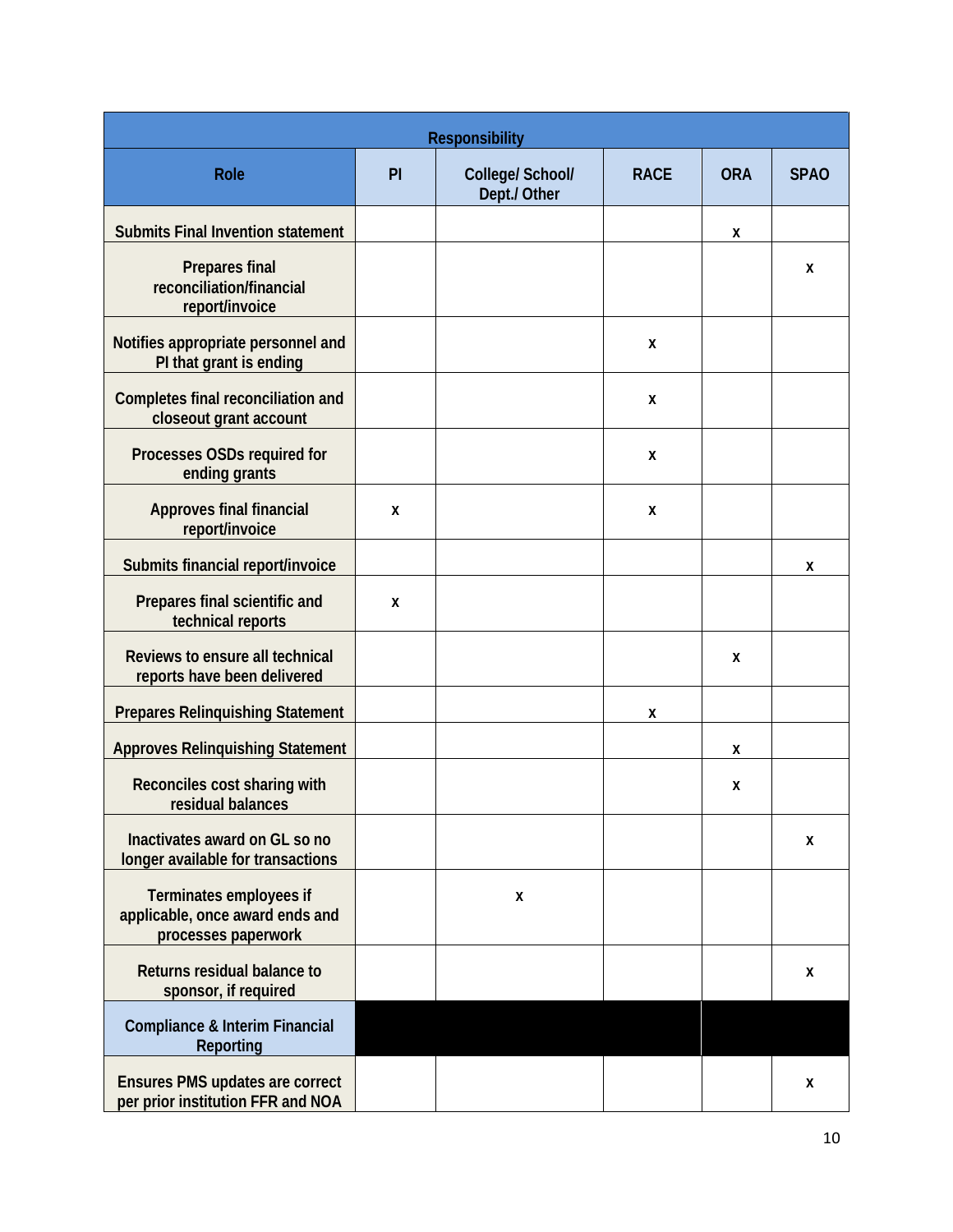|                                                                                                                                                     |    | <b>Responsibility</b>            |             |            |             |
|-----------------------------------------------------------------------------------------------------------------------------------------------------|----|----------------------------------|-------------|------------|-------------|
| <b>Role</b>                                                                                                                                         | PI | College/ School/<br>Dept./ Other | <b>RACE</b> | <b>ORA</b> | <b>SPAO</b> |
| Prepares external surveys                                                                                                                           |    |                                  |             | Χ          |             |
| Posts internal fees to GL                                                                                                                           |    |                                  |             |            | X           |
| Posts monthly F&A allocation                                                                                                                        |    |                                  |             |            | X           |
| Issues grant, PI, Department,<br>School, and University statements<br>and reports to all constituents                                               |    |                                  |             | X          | X           |
| Approves variations to full rate as<br>proposed by sponsors                                                                                         |    |                                  |             | X          |             |
| <b>Disclosure for bond issues</b>                                                                                                                   |    |                                  |             | X          |             |
| Submits annual CCR registration                                                                                                                     |    |                                  |             | X          |             |
| Completes annual disclosure in<br>conjunction with TJU policy                                                                                       | X  |                                  |             |            |             |
| <b>Works with TJU Research</b><br>Administrative offices to ensure<br>compliance                                                                    | X  |                                  | X           | X          | X           |
| Invoicing, Accounts Receivable,<br>and Cash Management                                                                                              |    |                                  |             |            |             |
| Deposits checks related to<br>sponsored accounts                                                                                                    |    |                                  |             |            | X           |
| Applies cash received to the<br>proper sponsored award                                                                                              |    |                                  |             |            | X           |
| Applies unidentified deposits to<br>clearing account; prepares and<br>approves cash transfer when<br>identified and applied to<br>sponsored project |    |                                  |             |            | X           |
| Assists with the investigation of<br>unidentified deposits (if needed)                                                                              |    |                                  | X           |            |             |
| Prepares invoices for sponsored<br>accounts (milestones, execution of<br>contract, specified invoice<br>schedule, and cost<br>reimbursement)        |    |                                  |             |            | X           |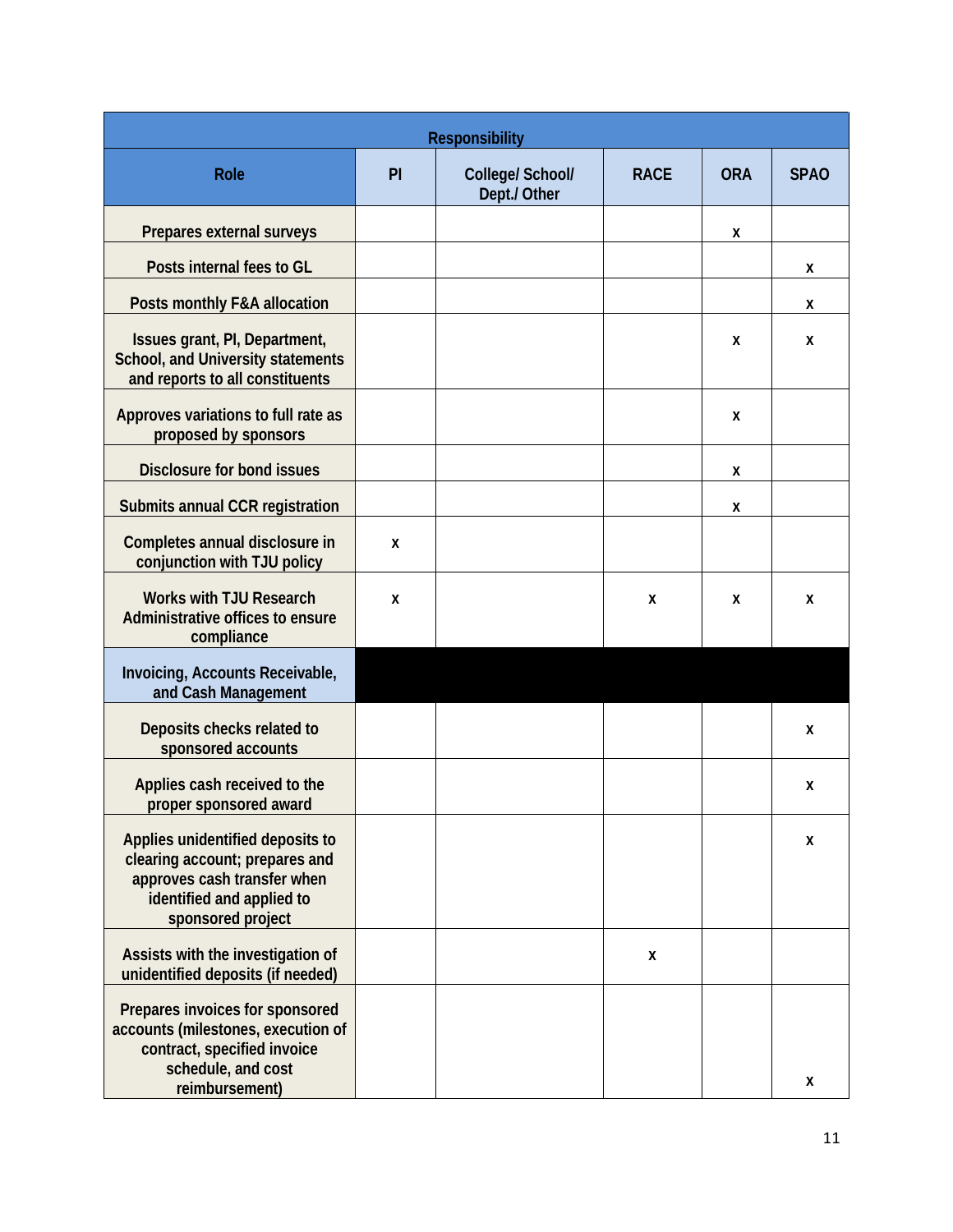| <b>Responsibility</b>                                                                                                              |    |                                  |             |            |             |  |
|------------------------------------------------------------------------------------------------------------------------------------|----|----------------------------------|-------------|------------|-------------|--|
| <b>Role</b>                                                                                                                        | PI | College/ School/<br>Dept./ Other | <b>RACE</b> | <b>ORA</b> | <b>SPAO</b> |  |
| Confirms when milestones are met<br>for invoicing                                                                                  | X  |                                  | X           |            |             |  |
| Provides additional information for<br>sponsored account invoices (if<br>needed)                                                   | X  |                                  | X           |            |             |  |
| Submits invoices to sponsor                                                                                                        |    |                                  |             |            | X           |  |
| Identifies significant cash deficit<br>on sponsored accounts                                                                       |    |                                  | X           | X          | X           |  |
| Performs follow-up on accounts<br>receivable for invoiceable projects<br>(milestone and cost<br>reimbursement)                     |    |                                  |             |            | X           |  |
| Performs follow-up on accounts<br>receivable for non-invoiceable<br>projects (payment upon execution,<br>scheduled payments, etc.) |    |                                  |             |            | X           |  |
| Interprets and outlines payment<br>terms on establishment memo                                                                     |    |                                  |             | X          |             |  |
| Assists with follow-up for<br>escalated accounts receivable<br>upon issuance of third dunning<br>notice                            |    |                                  | X           |            |             |  |
| Prepares cash transfers                                                                                                            |    |                                  | X           |            |             |  |
| Approves cash transfers                                                                                                            |    |                                  |             | Χ          |             |  |
| Posts cash transfers to GL                                                                                                         |    |                                  |             |            | X           |  |
| Applies electronic funds                                                                                                           |    |                                  |             |            | X           |  |
| Prepares and analyzes receivable/<br>advance balance sheet accounts                                                                |    |                                  |             |            | X           |  |
| Posts interest earnings when<br>applicable                                                                                         |    |                                  |             |            | X           |  |
| <b>Sponsor Communication</b>                                                                                                       |    |                                  |             |            |             |  |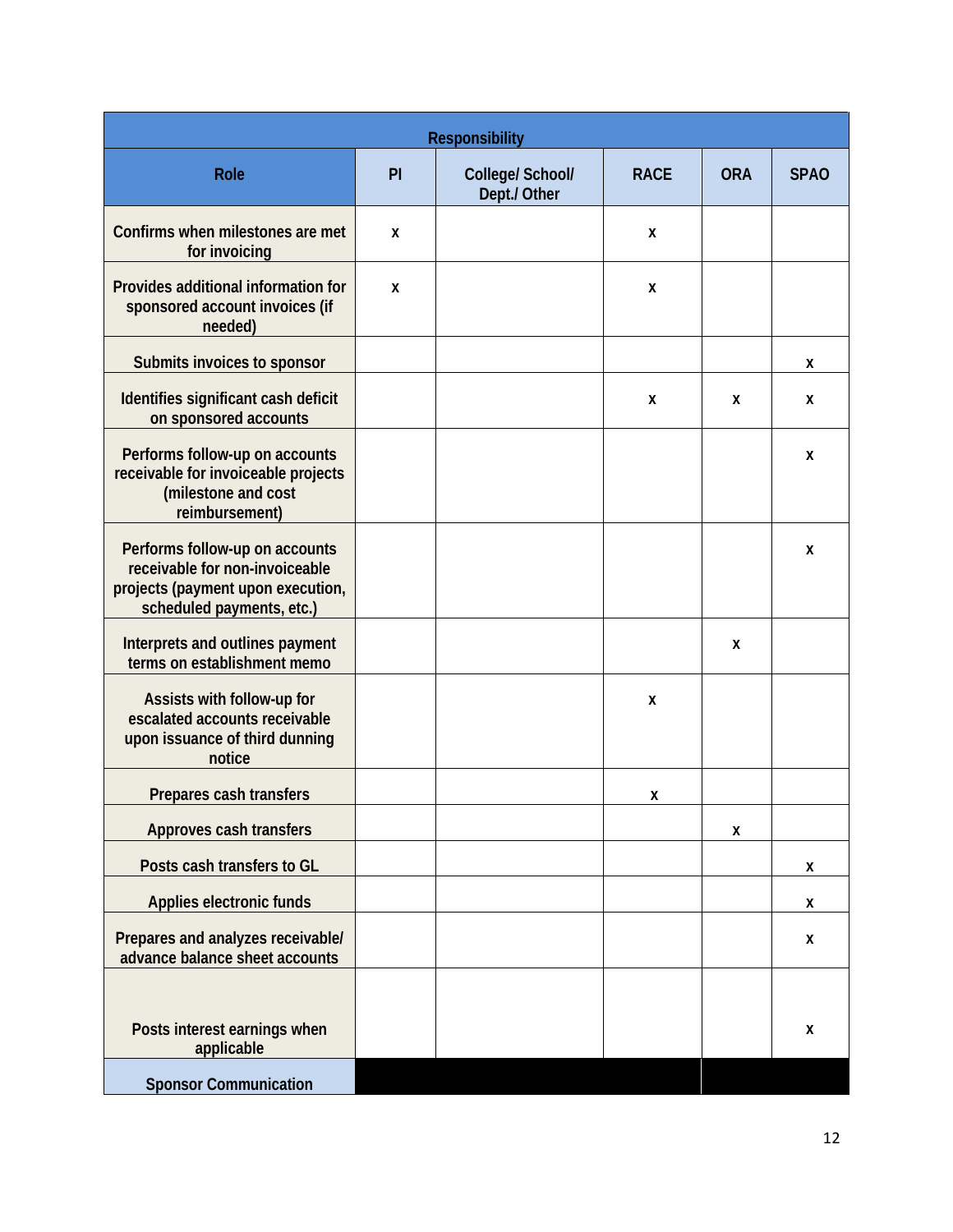| <b>Responsibility</b>                                                                                |    |                                  |             |            |             |  |  |  |
|------------------------------------------------------------------------------------------------------|----|----------------------------------|-------------|------------|-------------|--|--|--|
| <b>Role</b>                                                                                          | PI | College/ School/<br>Dept./ Other | <b>RACE</b> | <b>ORA</b> | <b>SPAO</b> |  |  |  |
| (Pre and Post Award)                                                                                 |    |                                  |             |            |             |  |  |  |
| Identifies need to contact sponsor                                                                   | X  |                                  | X           | X          | X           |  |  |  |
| Assists with drafting sponsor<br>communication (letters requiring<br>institutional signature)        | X  |                                  | X           |            |             |  |  |  |
| Contacts sponsor on behalf of TJU<br>(letters requiring institutional<br>signature)                  |    |                                  |             | X          | X           |  |  |  |
| Contacts sponsor on behalf of TJU<br>(general pre and post award grants<br>administration inquiries) |    |                                  |             | X          | X           |  |  |  |
| <b>Other Activities</b>                                                                              |    |                                  |             |            |             |  |  |  |
| Participates in continuing<br>education                                                              | X  |                                  | X           | X          | X           |  |  |  |
| Coordinates all external audit<br>requests                                                           |    |                                  |             | X          |             |  |  |  |
| Exhibits TJU and sponsor system<br>proficiency                                                       |    |                                  | X           | X          | X           |  |  |  |
| Responds to requests for<br>information related to audits                                            | X  | X                                | X           | X          | X           |  |  |  |
| Maintains current files (electronic)<br>for use in audit requests                                    |    |                                  | X           | X          | X           |  |  |  |
| <b>Ensures requisitions expensed</b><br>and match exceptions addressed                               |    |                                  | X           | X          |             |  |  |  |
| Maintains roles and users in<br>sponsor systems                                                      |    |                                  |             | X          |             |  |  |  |
| Works with PI and sponsor to<br>expedite transfer of award; confirm<br>start date of employment      |    |                                  | X           | X          |             |  |  |  |
| Rate/ fee development,<br>negotiation, and application                                               |    |                                  |             | X          | X           |  |  |  |
| Posts TJU/H Subrecipient activity                                                                    |    |                                  |             |            | X           |  |  |  |